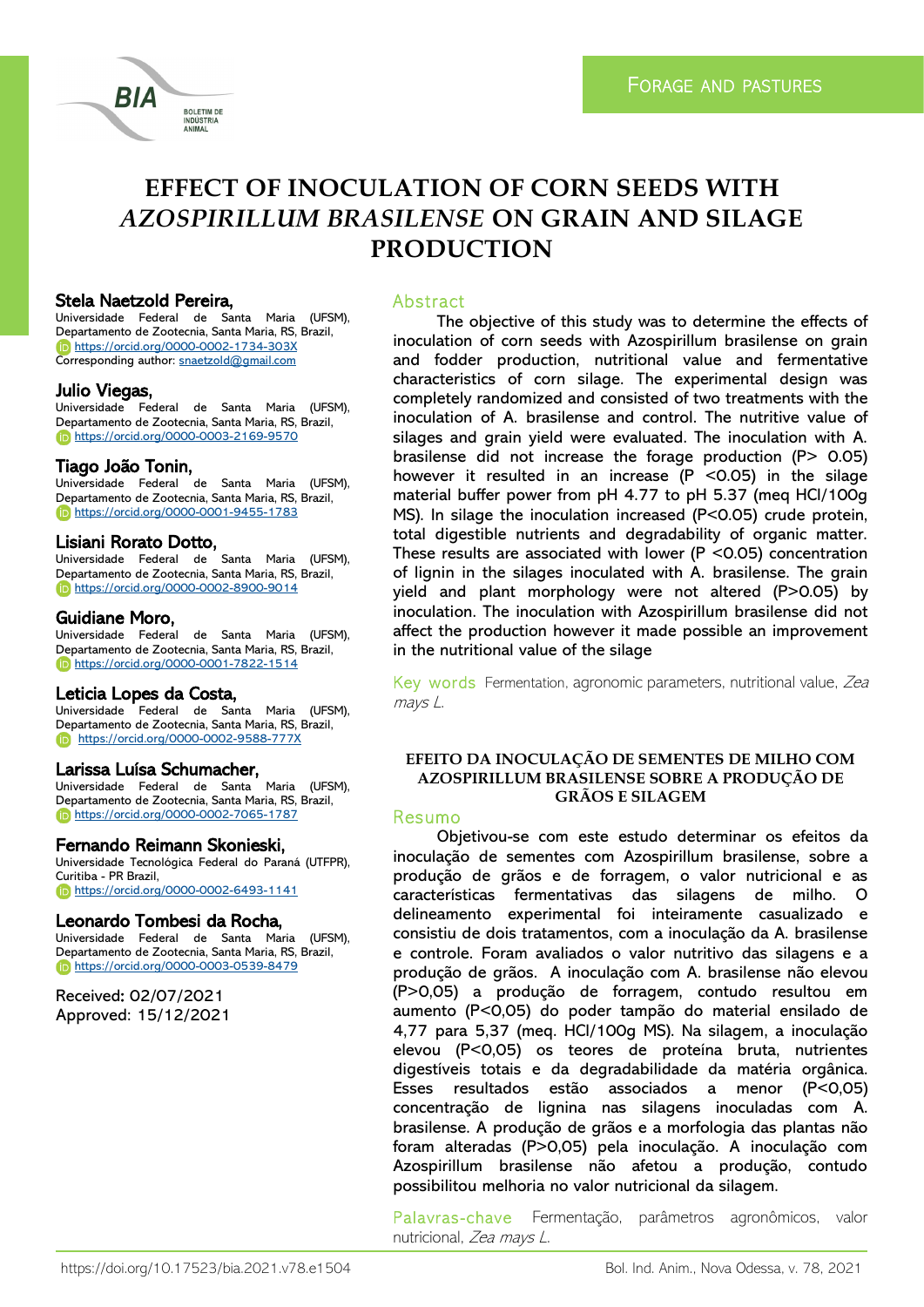## **INTRODUCTION**

Plant growth-promoting bacteria (PGPB) are microorganisms capable of fixing nitrogen from the atmosphere and making it available in an assimilable form in the roots, resulting in the increase of biomass and grain production in various crops of the agricultural sector especially corn and wheat (MORAIS et al. 2016). Among the growth-promoting bacteria those of the genus *Azospirillum* are found in different environments and population densities (CASSAN et al. 2014; ALMEIDA et al. 2021). Beneficial effects of inoculation with *Azospirillum* include a higher percentage of seed germination, increased vigor plant and higher development of the root system (BRASIL et al. 2021). These effects are directly linked to the availability of nitrogen as well as to the production of phytohormones, which are able to change the morphology of the plant providing a more efficient use of resources maximizing the absorption of nutrients due to the greater number of radicelles and the increase in diameter of absorbent roots (SKONIESKI et al. 2019).

The Increase in nutrient assimilation might determine the speed of development and size of plant morphological and reproductive structures, changing for instance the proportion of the stem the leaves and cobs/grains in maize crop (CÁSSAN and DIAZ-ZORITA. 2016). These changes which occur in the structure of the plant affect the nutrient levels such as the concentration of nitrogen in different tissues and organs levels and types of carbohydrates among other nutrients that are important for animal nutrition. In this regard, the effects of the inoculation with *Azospirillum brasilense* in maize hybrids whose plants are destined for the production of silages have been investigated (SKONIESKI et al. 2017).

Corn crop is suitable for the production of grains and forage preserved in the form of silage. According to Kung et al. (2018), among the main fodder crops intended for silage process, corn has a prominent role for presenting high yield of dry mass and good nutrient concentration. Corn is one of the most nutrientdemanding crops especially nitrogen affecting the final production.

According to Cássan and Diaz-Zorita (2016) in corn crop the genus *Azospirillum* is the most studied among the *rhizobacteria* due to its ability to interact with different plant genotypes and environments resulting in increased production grain yield and efficiency of resources such as fertilization. Thus, the inoculation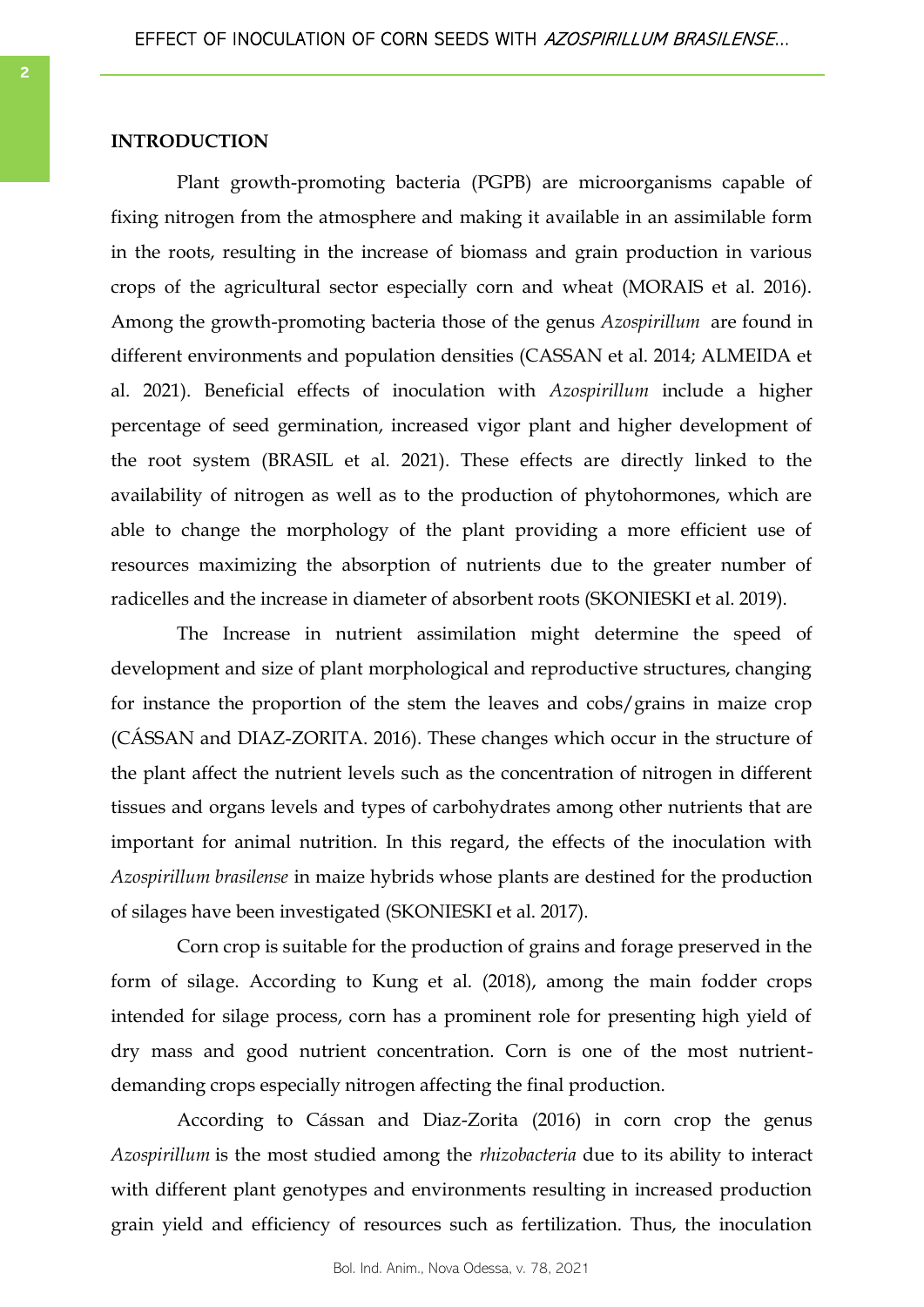with *Azospirillum brasiliense* alters the composition of the plant, modifying the protein and carbohydrate levels and consequently the energy levels of the material influencing the silage process. Therefore, changes in the digestibility and quality of the ensiled material are expected.

Therefore, the aim of this study was to evaluate the use of *Azospirillum brasilense* in corn seeds and its effects on forage production grain yield and correlated agronomic variables as well as the effects on the fermentation and nutritional quality of silages.

#### **METHODS AND MATERIAL**

The experiment was conducted by the Study Group on Additives in Animal Production (GEAPA) at UFSM located in the region named Central Depression in the State of Rio Grande do Sul, Brazil. The experimental period ranged from October 2013 to April 2014. The weather in the region is of the Cfa type humid subtropical according to Köppen classification (1928). The soil is classified as Arrenic Red Argisol (EMBRAPA, 2006).

The commercial corn hybrid Agroceres AG 8025®RR was used in the present experiment. The sowing was performed on October 13<sup>th</sup>, 2013 using a 5 row tractorseeder spacing 45 cm between rows, with sowing density of 3.6 seeds/linear m. The base and top fertilization was performed according to the need expressed by the Manual for Fertilization and Liming and considering the expected production of 6 t/ ha of grains, the productive potential of this hybrid in the region (ROLAS, 2004).

The experimental area was divided into eight plots of 4.50 m wide (10 lines) and 20 m long each, making 90 m² for each experimental unit and total area of 720 m². In Each experimental unit containing 8 lines. Two extreme lines on each side of the experimental units were considered as borders and discarded from any sampling. Three of the six central lines were used for sampling and collecting agronomic variables for grain production and another three for silage.

The trial design used in the phase of implantation of maize cultivation was a completely randomized (DIC) with 2 treatments (inoculated and non-inoculated) and 4 replications (steps) per treatment. For the silage 3 samples were ensiled from each replication or plot of maize cultivation totaling 12 replications (mini silos) per treatment. The two treatments consisted on the inoculation or not (control) of corn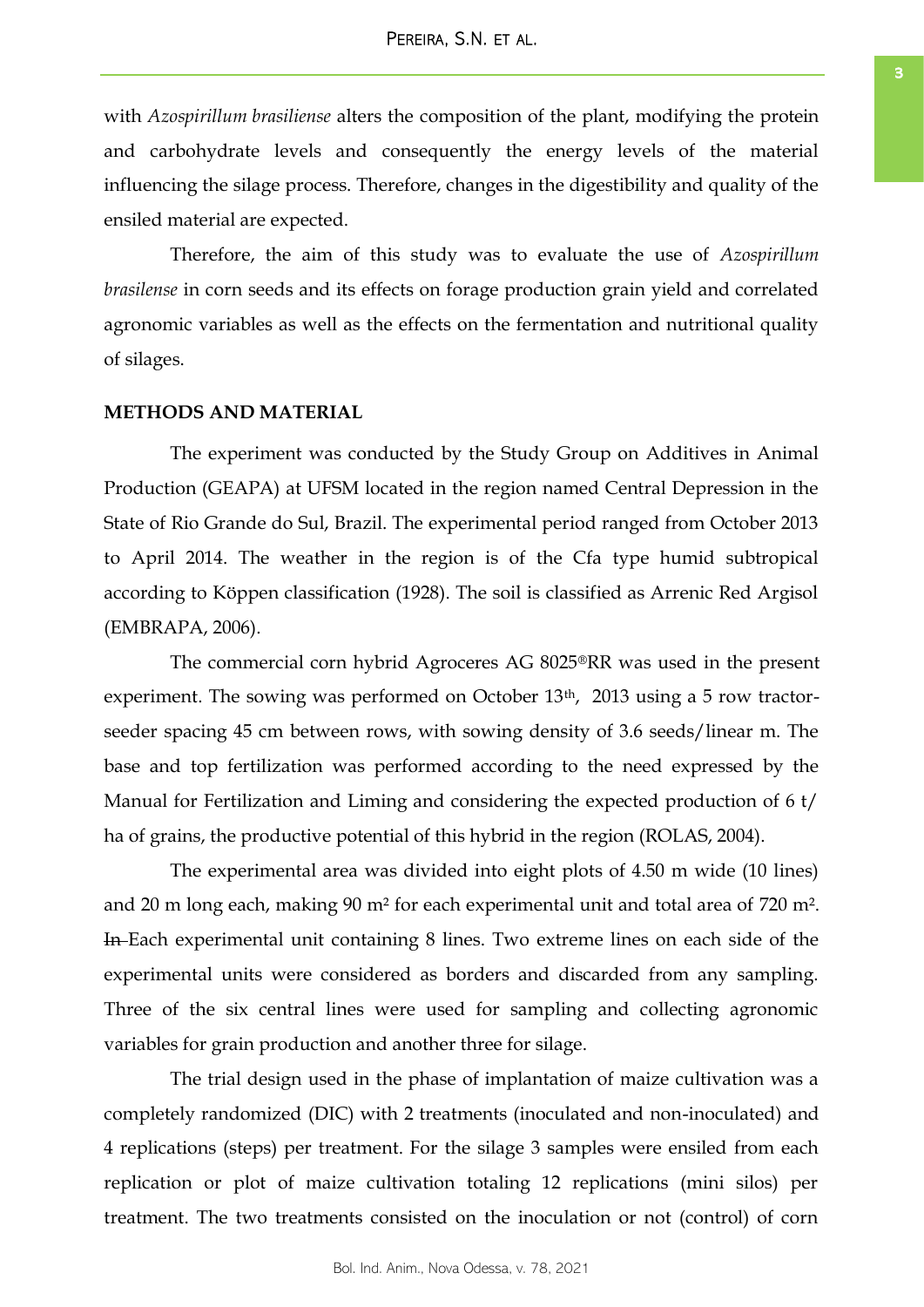seeds with commercial inoculant *Azospirillum brasilense* Ab-V5 and Ab-V6 strains and at a concentration of  $2.0 \times 108$  CFU ml<sup>-1</sup>. A dosage of  $200$  ml/ha<sup>-1</sup> of liquid inoculant (Aztotal – Total Biotechnology®) was used.

The silage was performed on February 4th, 2014 when the grains were in the phenological stages between  $\frac{1}{2}$  and  $\frac{3}{4}$  of floury grain. The plants in the three central rows were harvested manually with a cut performed at 20cm above the ground. From each experimental unit, four plants were harvested randomly removed for morphological evaluation at the time of silage. The morphological separation divided the botanical components of maize plants into stalk ,inflorescence, leaves, ear (grain +  $\cosh$  + straw) which were weighed (g/kg DM).

The separated morphological components were coarsely ground and dried in a stove with air circulating at 55 °C until constant weight was reached for evaluation of the final participation in the total dry mass of the ensiled forage. Observed average levels of 161.2 and 209.5 for stalk; 4.5 and 6.4 for inflorescences; 82 and 95.3 for the leaves; 161.2 and 200.3 g/kg DM) for the ear of control and inoculated treatments, respectively. The remaining plants from each treatment were separately minced in a stationary grinder with an average particle size of 2 cm.

The ground material from each plot was mixed and three 8 kg samples from each treatment were manually ensiled in mini silos. Each mini silo was hermetically sealed inside 4 plastic bags. The 1st bag had holes made in the bottom for the drainage of effluents; the 2nd bag contained 2 kg of washed and oven-dried sand and a TNT fabric which were used to absorb the effluents from the 1st bag; the 3rd bag served for better sealing and protection of bags one and two and the 4th bag a dark one, for protection against light.

At the time of the silage, a sample of fresh material of each treatment was removed by treatment to determine the forage's buffering capacity according to the methodology described by Playne and Mcdonald (1966). The density of the silages were determined by calculating the volume occupied by the forage mass inside each silo by measuring the height and upper and lower diameters of the silos with a ruler.

When the maize plants were at the stage of complete maturation of grains (reproductive 6) the evaluation of the agronomic parameters of grain production in the three remaining rows of the experimental units was done. Starting from the northsouth direction of the rows, plants  $4<sup>th</sup>$ ,  $8<sup>th</sup>$  and  $12<sup>th</sup>$  in each of the rows of each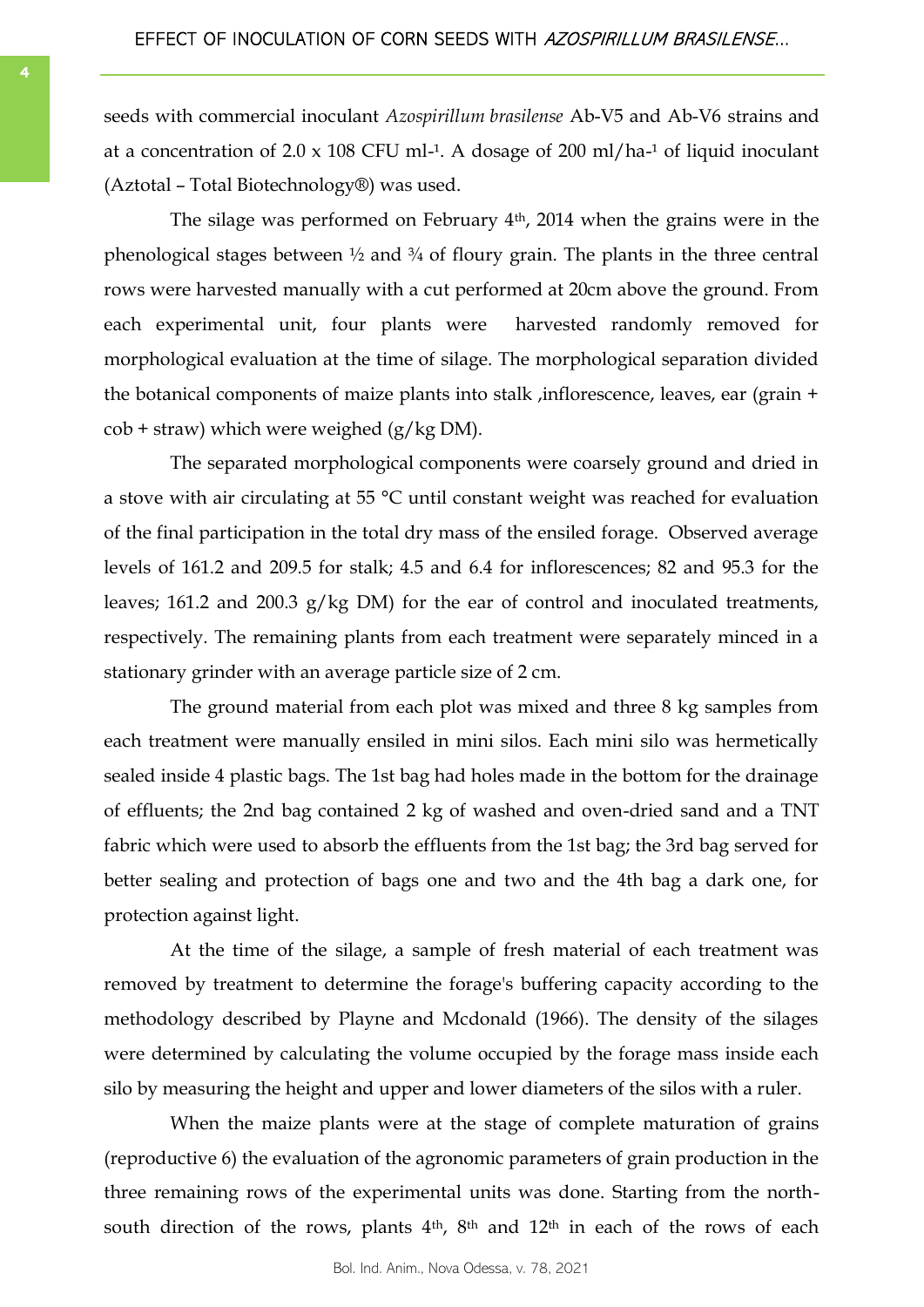experimental unit had their ear height measured from ground level and total plant height with a measuring tape (from the ground to the insertion of the flag sheet).

In the same plants, the diameter of the stalk was measured using a digital caliper between the first and second internodes of the plant from ground level. All ears of the three rows were harvested and the total number of plants per experimental unit counted. The prolificacy (%) was calculated from the ear ration harvested/ number of plants. From the total number of ears collected at each experimental unit five ears were randomly sampled to count the number of grains per row and the total number per ear. Also in each ear the measurement of the length and diameter was performed with a graduated ruler (mm) and a digital caliper.

For the evaluation of grain yield all harvested ears were threshed in an electric threshing machine and the grains resulting from the threshing were weighed. The final grain yield was corrected for 13% moisture and expressed in kg/ha.

The opening of the silos was performed on April, 26<sup>th</sup> of 2014, after 80 days of fermentation and the weight of the set composed from sand bag and silage was taken and separately from each of the components to determine the losses by effluents gases and dry matter recovery (RDM) according to Jobim et al. (2007) through the following equations:

 $E = (Pab - Pen)/(MVfe) \times 1000$ 

Where:  $E = E$  Effluent production (kg/t of green mass); Pab = Weight of the set  $(silo + sand + TNT)$  when opened  $(kg)$ ; Pen = Weight of the set  $(silo + sand + TNT)$  in the silage  $(kg)$ ; MVfe = Green mass of ensiled forage  $(kg)$ .

G = [(PCen – Pen) \* MSen] – [(PCab – Pen) \* MSab] x 100 [(PCen –Pen) \* MSen]

Where:  $G = Loss$  by gas in % of DM; PCen = Weight of full silo upon ensilage (kg); Pen = Weight of the set (silo + lid + sand + TNT) upon ensilage (kg); MSen = content of DM of forage upon ensilage (%); PCab = Weight of full silo upon ensilage  $(kg)$ ; MSab = DM content of forage upon opening  $(\%)$ .

 $RDM = [(MFs \times MSs) / (MFf \times MSf)]*100$ 

Where: RDM: recovery of DM; MFs: forage mass silage, composed by the weight of the bag + silage; MFf: forage mass prior to silo, composed by the weight of the bag + forage; MSs: content of the silage DM; MSf: content of forage DM.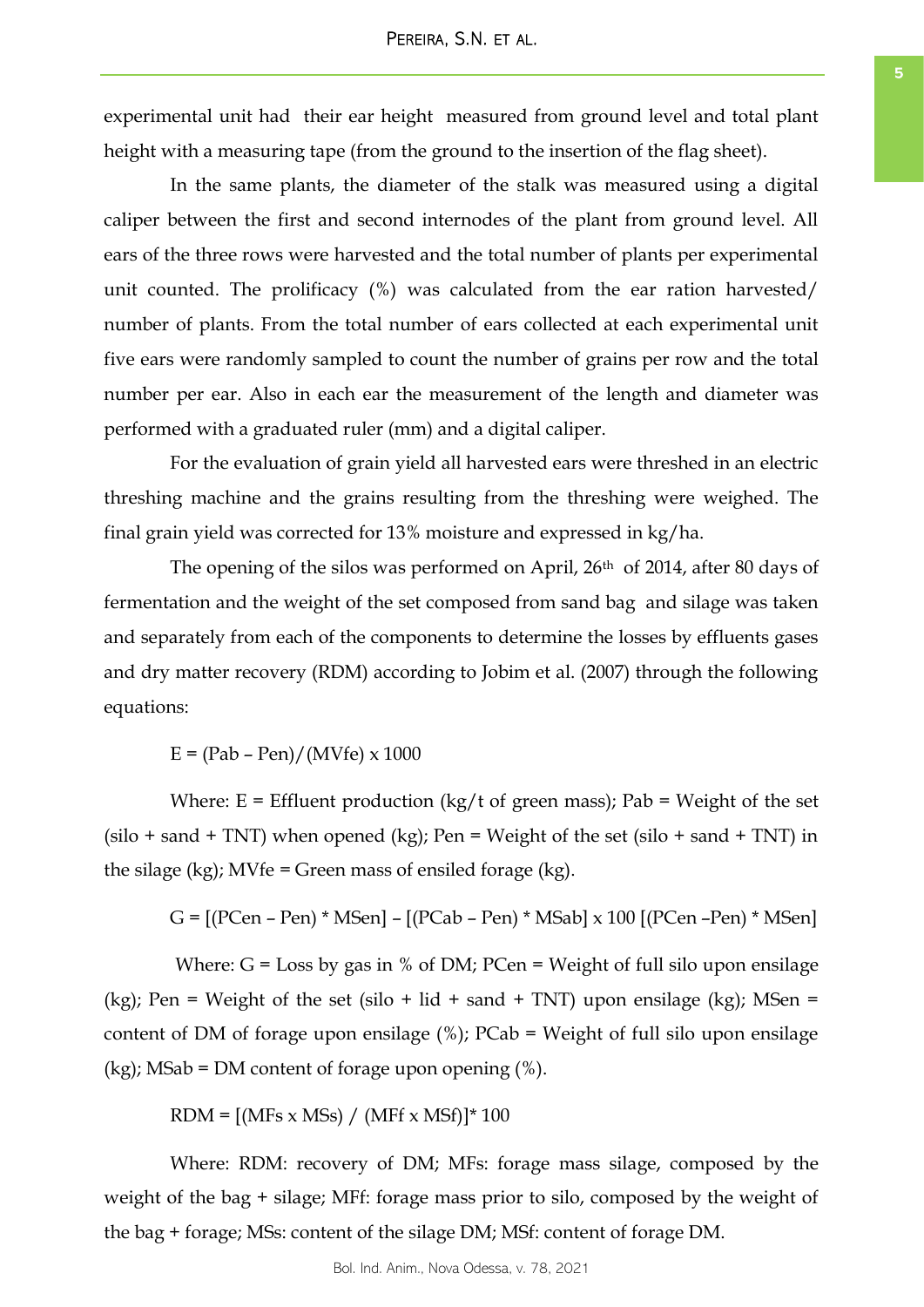From each mini silo, 3 silage samples were taken. The first sample was taken to determine the pH according to SILVA E QUEIROZ (2002). The second sample was taken for the extraction by pressing of the silage liquid (Carver press) used for analysis of the ammoniacal Nitrogen content in relation to the total Nitrogen (N-NH3/NT) by the method of colorimetry according to Weatherburn (1967).

The third sample was taken to the oven with forced air circulation at an average temperature of 55°C until it reached constant weight, for the determination of partially dry matter (PDM) and then ground in a Willey-type mill with a 1mm (chemical analysis) and 2mm sieve (degradability estimate). The total dry matter (TDM) was evaluated in an oven at  $105^{\circ}$  C for a minimum period of 8 hours the mineral matter (MM) by incineration in a muffle at 550º C for 4 hours.

Crude protein (CP) was determined by the micro Kjeldhal method according to AOAC (1995), where 0.5g of sample was weighed in 16µ polyester bags for the determination of neutral detergent fiber (NDF) using the thermostable α-amylase enzyme (Termamyl 120L Novozimes Latin America. LTDA) and an autoclave according to the technique of Senger et al. (2008). The acid detergent fiber content (ADF) and the lignin content (LDA) were performed according to the methodology of Van Soest et al. (1991), with LDA being extracted by the use of 72% sulfuric acid Hemicellulose (HEM) and cellulose contents were obtained from differences between the NDF and FDA and FDA and lignin contents, respectively.

*In situ* organic matter degradability (OMD) was conducted according to the methodology of Mehrez and Orskov (1977) with 48 hours of incubation for all treatments. 1.0g of the sample was weighed in polyamide bags with 41µ porosity and subsequently incubated in fistulated bovine. The use of this technique was approved by the Ethics Committee on Animal Use of the Federal University of Santa Maria (CEUA) under protocol number 5439180417.

After the incubation period the bags were removed, washed and went through a residue analysis process to determine neutral detergent fiber (NDF). They were dried in an oven at 105°C for 8 hours and later burnt in a muffle at 500°C for 24h to evaluate the percentage of residual mineral matter and calculate the percentage of missing organic matter (OM). The percentage of total digestible nutrients (TDN) was inferred from the degradability of organic matter and the NDF level proposed by Cappelle et al. (2001) by the equation: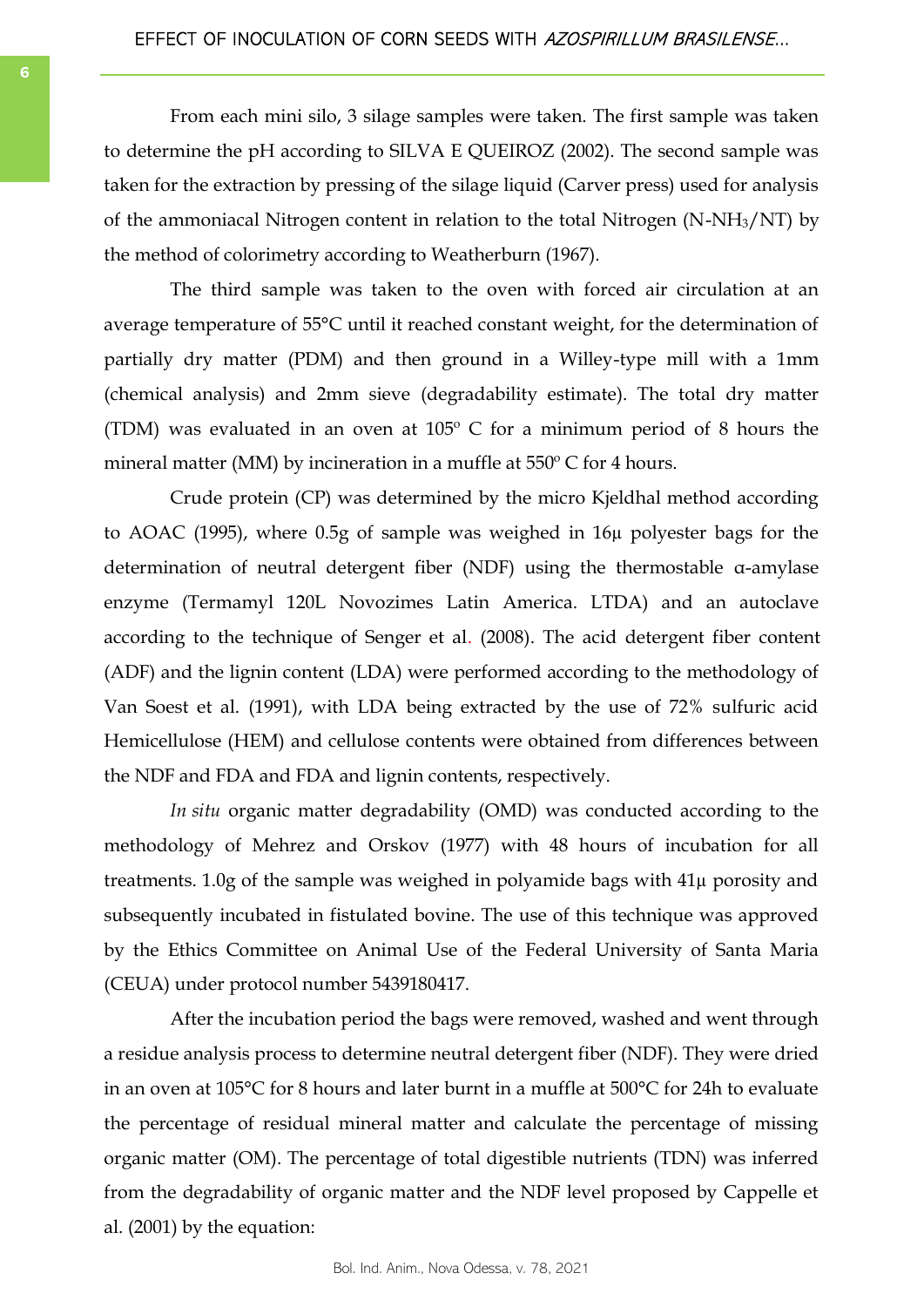TDN= 3.71095-0.129014NDF +1.02278DMO

The statistical model used was the following:  $Yij = m + ti + eij$ . Where: Yij: relative level of the response variable in the treatment of order "i" and repetition j; m: general average; ti: the processing effect of order "i"; eij: effect associated with experimental error.

Data were subjected to analysis of variance and the F test of the ANOVA analysis. Significance was considered as  $P \le 0.05$  (equal to or greater than 95% probability of occurrence) and all tests were performed using the SAS statistical program version SAS® University Edition.

# **RESULTS AND DISCUSSION**

The vast majority of studies with *A. brasilense* in maize observed an increase in grain yield or total plant biomass as an effect. This occurs due to the production of plant hormones capable of changing the morphology of the plant allowing an increase in nutrient absorption as a result of greater number of radicelles and the diameter of absorbent roots (ALMEIDA et al. 2021; CASSÁN and DIAS-ZORITA, 2016). However, in this work no effects of inoculation with *Azospirillum brasilense* were observed (P>0.05) on yield variables and agronomic characteristics of the hybrid AG 8025 RR (Table 1).

| Variables                    | Azospirillum brasilense |            | Standard error | $Pr$ > F |
|------------------------------|-------------------------|------------|----------------|----------|
|                              | Inoculated              | control    |                |          |
| Ear height (m)               | 1.03                    | 0.96       | 0.05           | 0.45     |
| Total height (m)             | 1.84                    | 1.67       | 0.03           | 0.06     |
| Prolificacy (%)              | 0.92                    | 0.95       | 0.01           | 0.29     |
| Stalk diameter (mm)          | 20.22                   | 19.90      | 0.95           | 0.83     |
| Ear diameter (mm)            | 42.63                   | 42.46      | 0.70           | 0.87     |
| Ear length (cm)              | 18.34                   | 17.46      | 0.48           | 0.26     |
| Number of grains per ear     | 472.7                   | 438.3      | 21.6           | 0.32     |
| Number of grains per ear row | 34.60                   | 33.26      | 0.86           | 0.33     |
| Grain production (kgMS/ha)   | 4.358                   | 4.721      | 119            | 0.09     |
| Forage production (kgMS/ha)  | 17.180                  | 17.51<br>9 | 5.60           | 0.77     |
| Buffering capacity*          | 4.77 <sup>b</sup>       | 5.37a      | 0.20           | 0.003    |

**Table 1.** Influence of seed inoculation of the maize hybrid AG 8025 RR with the bacteria *Azospirillum brasilense* on the production characteristics.

\* meq. HCl in 100g DM; There is significant differences when P≤0.05 according to variance analysis.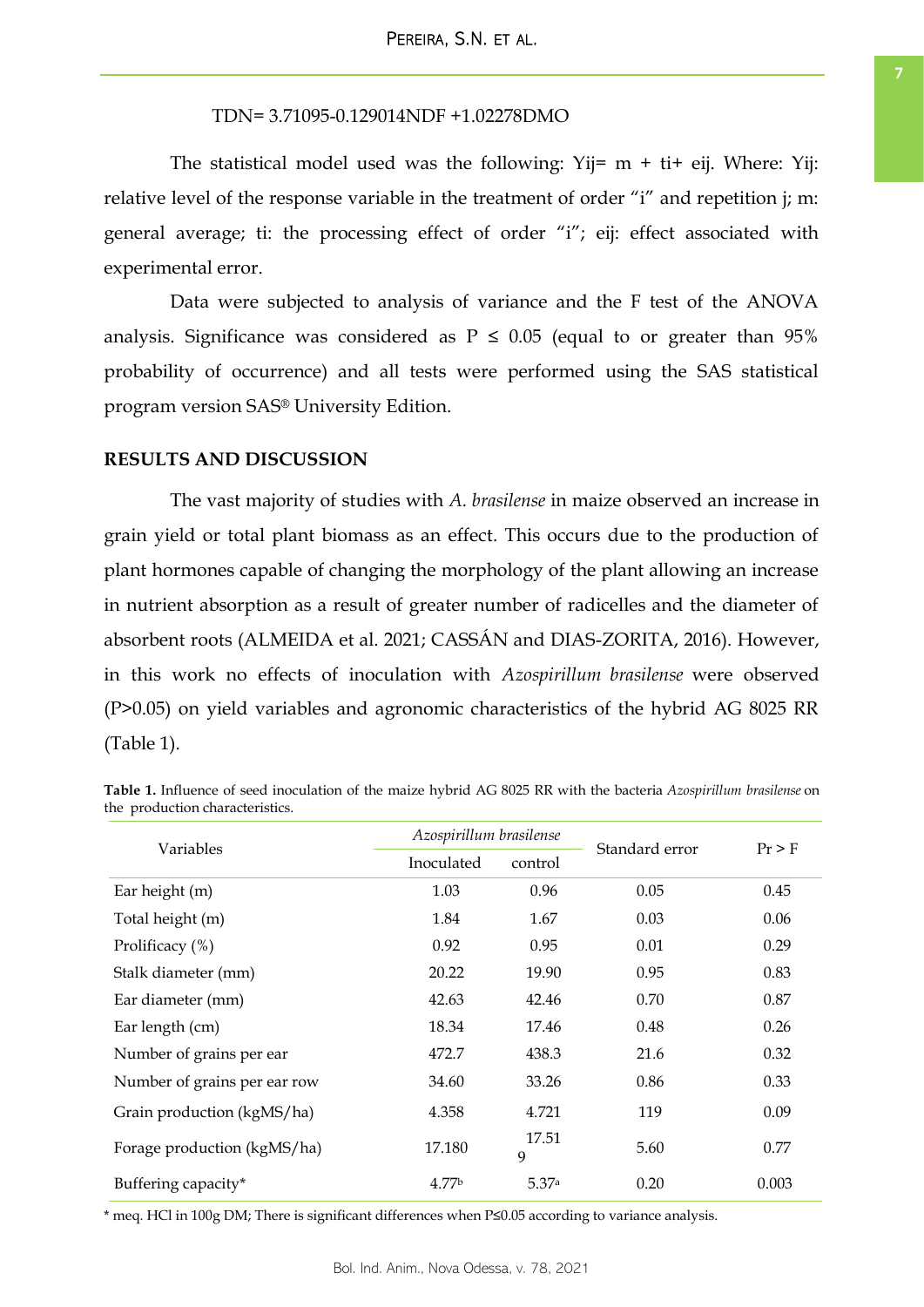The average grain production was 4.558 kg/ha. The absence of responses to inoculation is also observed in the literature, as in the work by Detoni et al. (2017). In contrast Kappes et al. (2013) observed a 9.4% increase in maize plant yield when maize seeds were inoculated. The authors reported that the stalk diameter is important to obtain good yield since the larger its diameter the greater the plant's capacity to store photo assimilates that will help the filling of the grains.

Likewise Dartora et al. (2013) studying seed inoculation with *A. brasilense* and *Herbaspirillum seropedicae* in maize at different stages also did not observe results on plants height. In contrast, Skoniski et al. (2019) observed that inoculation in different hybrids evaluated improves ear formation increasing its diameter and length which is related to the increase in grain yield.

In concerning forage mass yield, no effect (P>0.05) of seed inoculation with *A. brasilense* was observed with an average level of 17.349 (kg DM/ha). However, the efficiency of the inoculation response depends on many biotic and environmental factors, which include plant genotype, inoculated bacteria and soil properties such as pH humidity temperature and the availability of carbon and nitrogen source being such characteristics important to determine if the effect of inoculation with *Azospirillum* is positive, irrelevant or even negative (QUADROS et al. 2014; SKONIESKI et al. 2019).

Inoculation with *A. brasilense* increased (P<0.05) 12.6% the buffering capacity of the material to be ensiled  $(Table 2)$  $(Table 2)$ . Related to the capacity of the ensiled mass to resist a decrease in pH. It basically depends on the composition of the plant in what refers to crude protein content, inorganic ions (Ca, K, Na) and the presence of organic acids (KUNG et al. 2018).

Low rates/levels of buffering capacity allow a faster decrease in pH during anaerobic fermentation reaching the fermentative stability of the silage more quickly, which can result in a reduction of losses and gain in the final quality of the silage. This increase in the level of buffering capacity can be explained by the increase in the concentration of crude protein (P<0.05) in the plant due to the inoculation of the *A. brasilense* bacteria. However, the increase in the buffering capacity was not enough to affect the fermentation process of the ensiled material since the silages presented adequate pH levels [\(Table 3\)](#page-8-0).

The inoculation with *A. brasilense* increased (P<0.05) DM content of corn silage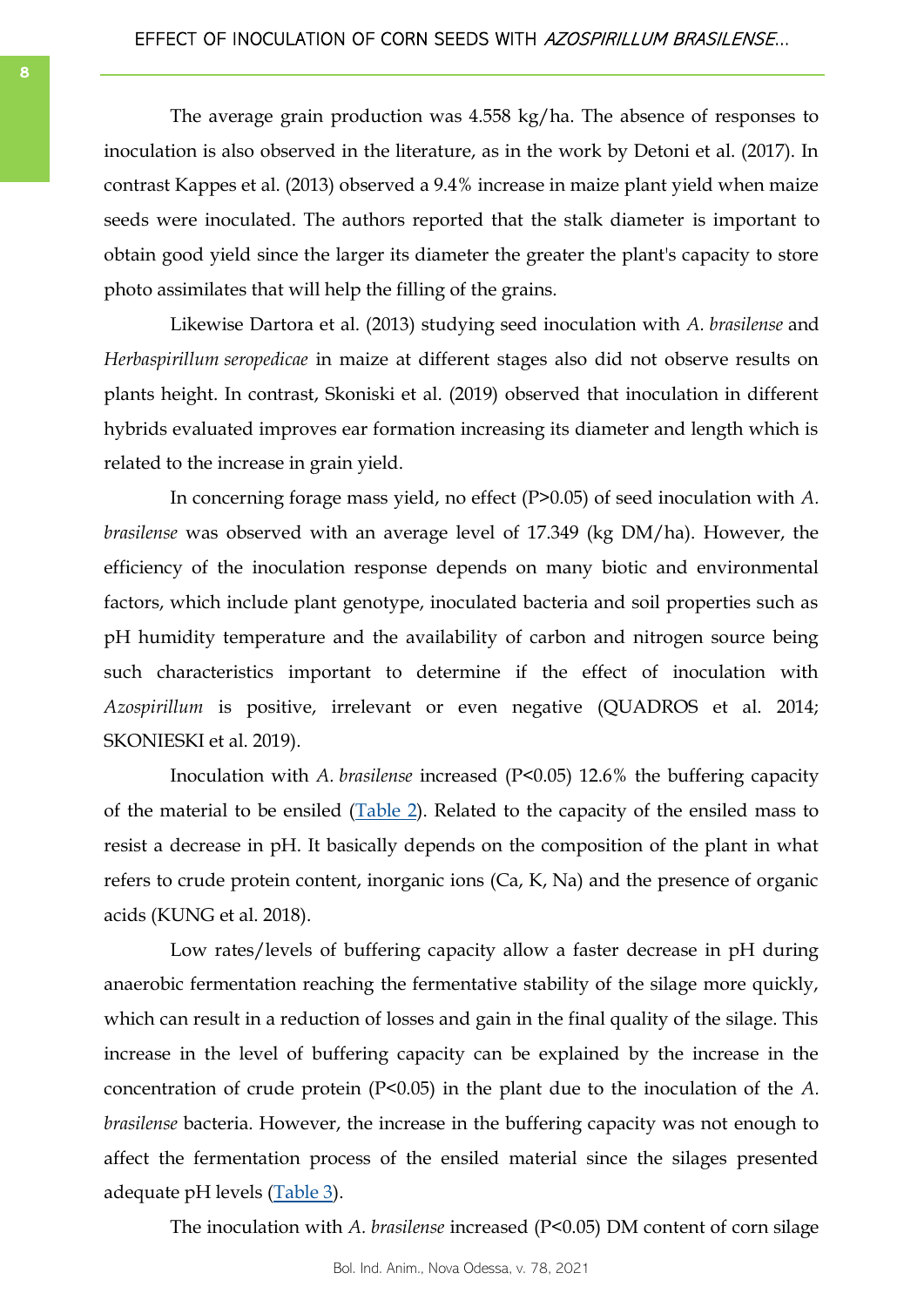| Variables (% DM)                 |                    | Azospirillum brasilense | Standard error | $Pr$ > F |
|----------------------------------|--------------------|-------------------------|----------------|----------|
|                                  | Control            | Inoculated              |                |          |
| Dry matter $(\%)$                | 32.09b             | $34.13^{a}$             | 0.28           | 0.0001   |
| Mineral matter                   | 3.83               | 3.73                    | 0.08           | 0.41     |
| Organic matter                   | 96.17              | 96.27                   | 0.08           | 0.41     |
| Neutral-detergent fiber          | 47.35              | 45.25                   | 1.42           | 0.30     |
| Acid-detergent fiber             | 25.39              | 23.93                   | 0.78           | 0.20     |
| Lignin                           | 1.88 <sup>a</sup>  | 1.34 <sup>b</sup>       | 0.09           | 0.001    |
| Hemicellulose                    | 21.99              | 21.13                   | 0.65           | 0.35     |
| Cellulose                        | 23.61              | 22.28                   | 0.77           | 0.23     |
| Crude Protein                    | 8.29 <sup>b</sup>  | 8.75 <sup>a</sup>       | 0.13           | 0.03     |
| Ether extract                    | 3.00               | 2.96                    | 0.05           | 0.56     |
| Non-fiber carbohydrates          | 37.07              | 39.77                   | 1.35           | 0.17     |
| Degradability of OM              | 68.22 <sup>b</sup> | $72.56^{\rm a}$         | 1.32           | 0.03     |
| <b>Total Digestive Nutrients</b> | 65.60 <sup>b</sup> | 69.86 <sup>a</sup>      | 1.29           | 0.03     |

<span id="page-8-0"></span>**Table 2 -** Chemical composition of corn silage made from plants with or without inoculation with *Azospirillum brasilense*

There are significant differences when P≤0.05 according to variance analysis

(Table 2). This increase may have occurred because this genus of bacteria has mechanisms to facilitate the plant growth such as hormonal induction by means of the production of auxins, cytokinins, gibberellins among other substances (CÁSSAN and DIAZ-ZORITA. 2016).

According to Fukami et al. (2018) these hormones enable the development of tissues and organs, including the roots increasing the root surface and providing greater capacity to absorb water and nutrients. favoring greater accumulation of dry matter in inoculated plants. which can impact the quality of forage nutrition and biomass yield for ensilage. Quadros et al. (2014) also observed an increase in DM content in maize plants inoculated with *Azospirillum spp.*

| Parameters                      |         | Azospirillum brasiliense |                | $Pr$ > F |
|---------------------------------|---------|--------------------------|----------------|----------|
|                                 | Control | Inoculated               | Standard error |          |
| DM Recovery (%)                 | 82.5    | 82.5                     | 14.0           | 0.97     |
| Effluents loss (kg/t MV)        | 12.8    | 13.5                     | 7.30           | 0.54     |
| Gas losses (% da MS)            | 3.37    | 3.33                     | 0.49           | 0.90     |
| Ammoniacal nitrogen (% NT)      | 3.22    | 2.94                     | 0.50           | 0.36     |
| pH                              | 3.84    | 3.86                     | 0.03           | 0.35     |
| Density (kg MV/M <sup>3</sup> ) | 685     | 640                      | 7.26           | 0.22     |
|                                 |         |                          |                |          |

**Table 3.** Evaluation of fermentative characteristics and physical losses of corn silages inoculated or not with *Azospirillum brasilense*

There are significant diferences when P≤0.05 according to variance analysis.

The levels of organic matter (OM) mineral matter (MM) and non-fiber carbohydrates (NFC) in corn silage were similar (P>0.05) between treatments with and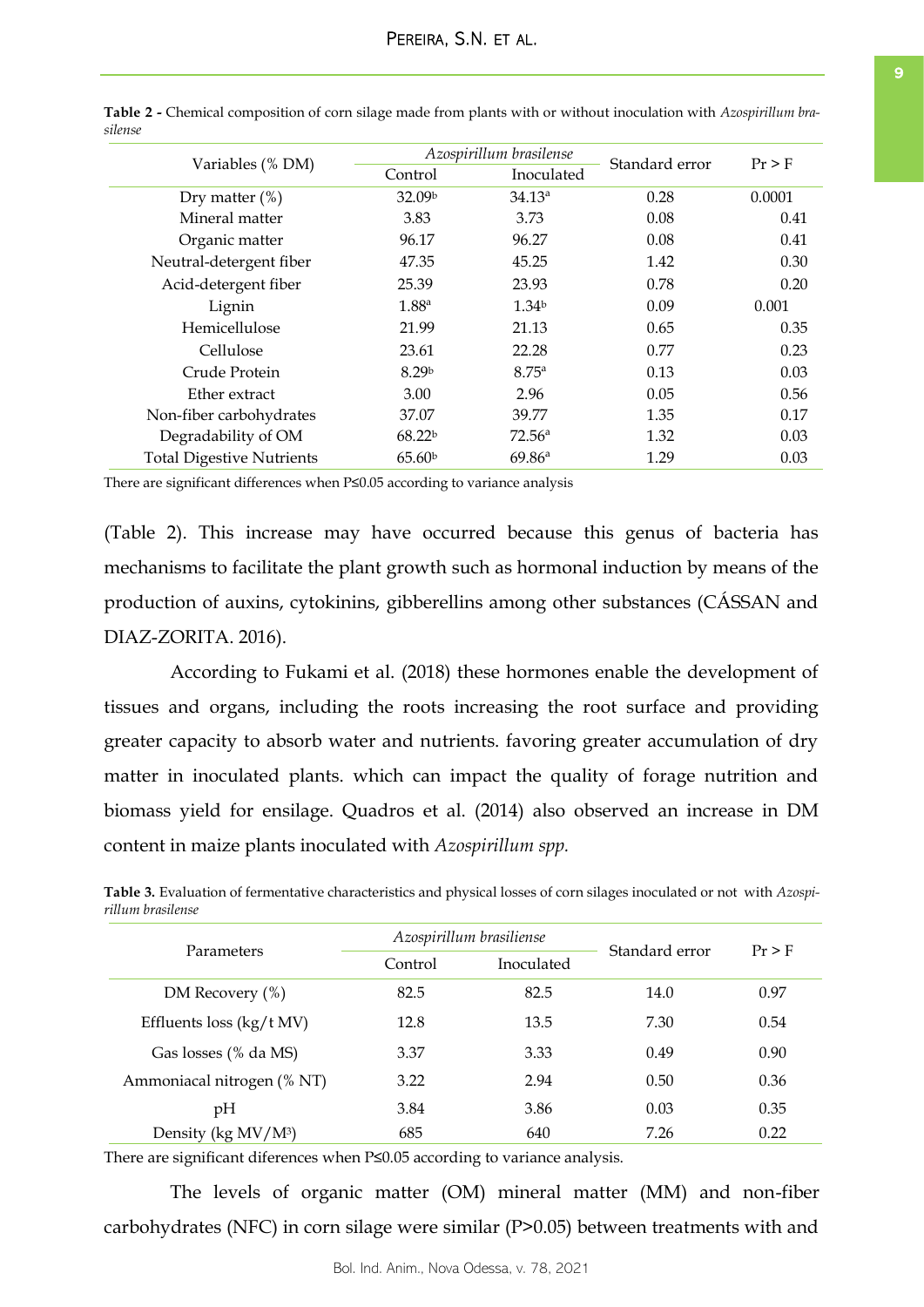without seed inoculation [\(Table 2\).](#page-8-0) Schumacher et al. (2021) studied the effects of *A. brasiliense* inoculation on the fractionation of carbohydrates and nitrogen in sorghum silage and did not observe any effect on NCF, while the crude protein (CP) content increased (P<0.05) with the inoculation of the bacteria in the seeds. This increase in CP must be related to the greater absorption of nutrients including Nitrogen (N) which increases as a result of inoculation of the *A. brasilense* strain (ALVES et al. 2020).

No significant effects were observed (P>0.05) on NDF, ADF, hemicellulose, cellulose and non-fiber carbohydrates in the silages ([Table 2\).](#page-8-0) However, when inoculated with *A. brasilense*, there was an average increase of 6% in the degradability of organic matter and in the total digestible nutrient content (TDN) of the silage. This increase in degradability and energetic values of silage was mainly due to the 28% reduction in lignin contents. Skoniski et al. (2017) evaluating the effects of inoculation with *A brasilense* on the production and quality of silage, found an increase of approximately 1% in TDN contents and a decrease in ADF contents around 2%.

The authors reported that the effects of inoculation with *A. brasilense* on the cell wall content of plants which qualitatively alter the ensiled materials, was probably due to changes in the anatomical histology of plant tissues such as the deposition of mesophyll cells parenchyma and sclerenchyma, which have different cell walls and content concentrations. This causes changes in the levels of crude protein, structural and soluble carbohydrates, in addition to affecting the energy content. This set of factors alter the degradability and quality of the ensiled material.

The results of the evaluation of the fermentative profile of the silages ([Table 3\)](#page-8-0) showed that the inoculation with *A. brasilense* did not change (P>0.05) the variables studied. On average, effluent losses were 13.21 kg/t MV, while gas losses produced during the active phase of fermentation were 3.35% of the total ensiled DM. Losses by effluents and gases can be high for some tropical forages (BORREANI et al. 2018).

The average rates obtained for the density and pH of the silages were 662 Kg  $MV/m<sup>3</sup>$  and 3.85, respectively. This pH rate is considered ideal for forage conservation (KUNG et al. 2018). On the other hand, Borreani et al. (2018) reported that corn silage with densities greater than 705 kg.m<sup>3</sup> are desired to obtain a reduction in losses and greater conservation of nutrients, as a result of the amount of oxygen available at the beginning of fermentation stage. The adequate content of dry matter of 30 to 35%, associated with good compaction leads to suitable densities together with the low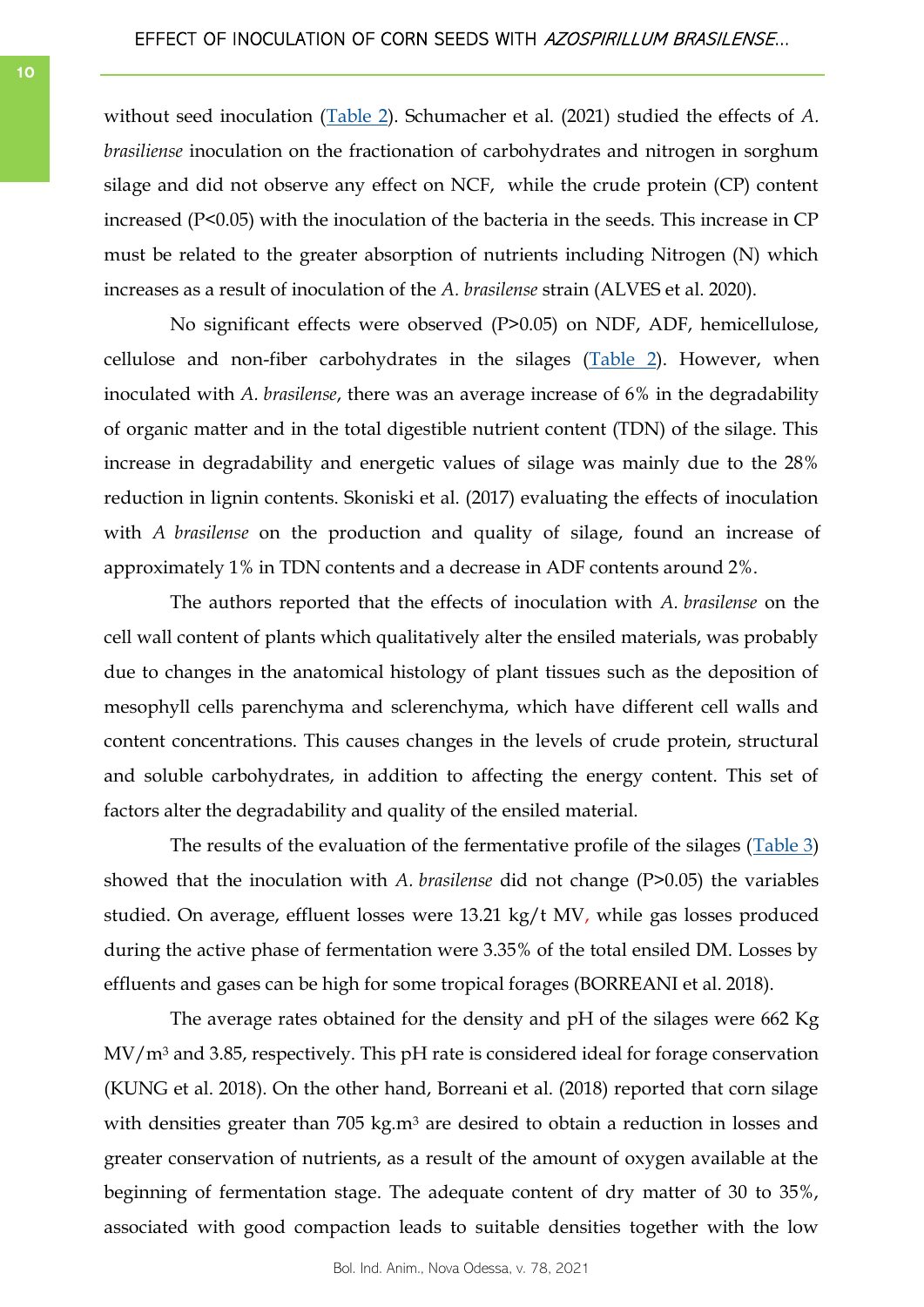buffering capacity of the forage at the time of ensiling are essential to mitigate measured losses by effluents and gases and achieve DM satisfactory recovery rates (SUCU et al. 2016).

The average ammoniacal nitrogen (N-NH3) content observed was 3.08% of N-NH3/NT. Skoniski et al. (2017) studying the influence of inoculation with *Azospirillum spp*. in corn seed, on the production and quality of silage, obtained average levels of 4.48% of N-NH3/NT, which are higher than the ones in the present work. However, in both works the levels can be considered adequate for quality silages, considering that N-NH<sup>3</sup> is the result of unwanted fermentations and that rates/levels lower than 11 or 12% of the total nitrogen in grass silages indicate good fermentation (MONTEIRO et al. 2011).

## **CONCLUSION**

The inoculation of corn seeds with *Azospirillum brasilense* does not affect the production of corn forage for silage and the final grain yield. However, it increases the nutritional quality of the silage.

## **REFERENCES**

- ASSOCIATION OF OFFICIAL ANALYTICAL CHEMISTS AOAC. **Official methods of analysis**. 16th ed. Arlington: AOAC International, 1995. 2000p.
- ALMEIDA, L.S.; SOBRINHO, S.P.; LUZ, P.B.; CALDEIRA, D.S.A.; OLIVEIRA, A.J.; VILARINHO. M.K.C.. VIEIRA. C.L.. SILVA. A.S.P.. SILVA. G.V.B. Uso de inoculante *Azospirillum brasilense* na produção de mudas de Tento Carolina. **Research. Society and Development**, v.10, p.1-9, 2021. [https://doi.org/10.33448/](https://doi.org/10.33448/rsd-v10i1.11469) [rsd-v10i1.11469](https://doi.org/10.33448/rsd-v10i1.11469)
- ALVES, G.C.; SOBRAL, L.F.; REIS, V.M. Grain yield of maize inoculated with diazotrophic bacteria with the applicationof nitrogen fertilizer. **Revista Caatinga,** v.33, p.644-652, 2020. <https://doi.org/10.1590/1983-21252020v33n307rc>
- BORREANI, G.; TABACCO, E.; SCHMIDT, R. J.; HOLMES, B. J.; MUCK, R. E. *Silage review:* Factors affecting dry matter and quality losses in silages. **Journal Dairy Science,** v.101, p.3952–3979, 2018.<https://doi.org/10.3168/jds.2017-13837>
- BRASIL, M.S.; SOUZA, M.S.T.; GUIMARÃES, S.L.; JUNIOR. S.L.K.; BATISTELA, M.W.A. Initial development of upland rice plants inoculated with the MAY12 strain of *Azospirillum* spp. Ciência rural, v.51, p.1-9, 2021**.** <http://doi.org/10.1590/0103-8478cr20200824>
- CAPPELLE. E. R.; VALADARES FILHO. S.C.; SILVA. J.F.C; CECON. P.R. Estimativas do valor energético partir de características químicas e bromatológicas dos alimentos. **Revista Brasileira de Zootecnia,** v.30, p.1837-1856, 2001. [https://](https://doi.org/10.1590/s1516-%2035982001000700022) [doi.org/10.1590/s1516-](https://doi.org/10.1590/s1516-%2035982001000700022) 35982001000700022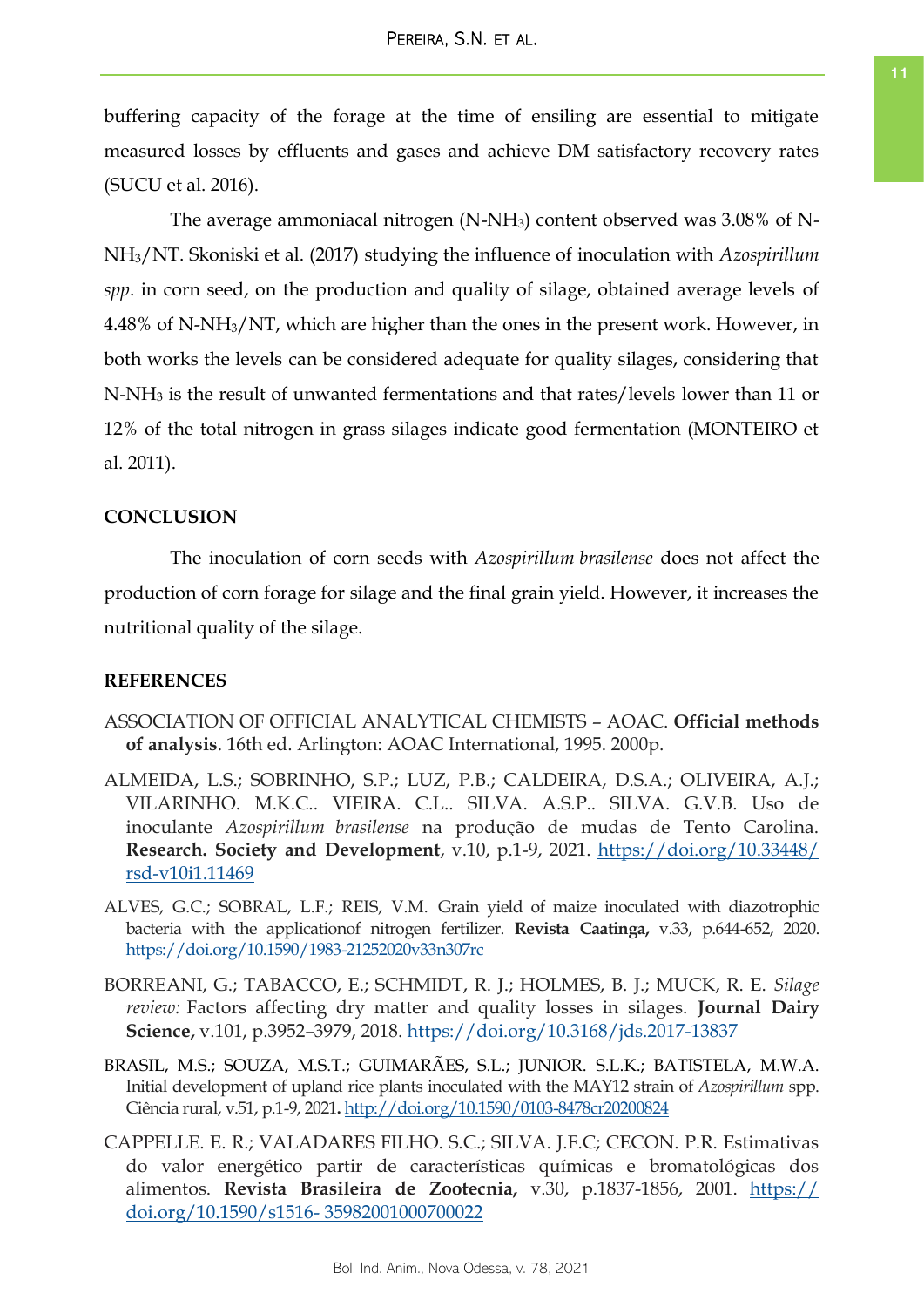- CASSÁN. F.; DIAZ-ZORITA. M. *Azospirillum sp*. In current agriculture: From the laboratory to the field. **Soil Biology & Biochemistry,** v.103, p.117-130, 2016. [http://](http://dx.doi.org/10.1016/j.soilbio.2016.08.020) [dx.doi.org/10.1016/j.soilbio.2016.08.020](http://dx.doi.org/10.1016/j.soilbio.2016.08.020)
- CASSAN. F.; VANDELEYDEN. J.; SPAEPEN. S. Physiological and agronomical aspects of phytohormone production by model plant-growth-earting rhizobacteria PGPR belonging to the genus *Azospirillum.* **Journal of Plant Growth Regulation,** v.33, p.440-459, 2014.<https://doi.org/10.1007/s00344-013-9362-4>
- DARTORA, J.; GUIMARÃES, V. F.; MARINI, D.; SANDER, G. Adubação nitrogenada associada à inoculação com *Azospirillum brasilense* e *Herbaspirillum seropedicae* na cultura do milho. **Revista Brasileira de Engenharia Agrícola e Ambiental,** v.17, p.1023–1029, 2013. [https://doi.org/10.1590/S1415-43662013001000001](https://doi.org/10.1590/S1415-43662013001000001 )
- DETONI, M. J.; SARTOR, L. R.; GASPERINI, A. M.; OLOGINI, K. F.; FRIGOTTO, T. Inoculação de *Azospirillum brasilense* e doses de nitrogênio em milho para produção de grãos. **Científica,** v.45, p.321-324, 2017. [http://dx.doi.org/10.15361/1984-](http://dx.doi.org/10.15361/1984-5529.2017v45n3p321-324) [5529.2017v45n3p321-324](http://dx.doi.org/10.15361/1984-5529.2017v45n3p321-324)
- EMPRESA BRASILEIRA DE PESQUISA AGROPECUÁRIA EMBRAPA- CNPS. **Sistema Brasileiro de Classificação de Solos**. Embrapa - Produção de informação, 2006. 412p.
- FUKAMI, J.; CEREZINI, P.; HUNGRIA, M. *Azospirillum*: benefits that go far beyond biological nitrogen fixation. **AMB Express**, v.8, p.2-12, 2018. [https://](https://doi.org/10.1186/s13568-018-0608-1) [doi.org/10.1186/s13568-018-0608-1](https://doi.org/10.1186/s13568-018-0608-1)
- JOBIM, C.C.; NUSSIO, L.G.; REIS, R. A.; SCHMIDT, P. Avanços metodológicos na avaliação da qualidade da forragem conservada. **Revista Brasileira de Zootecnia,** v.36, p.101-119, 2007.<http://dx.doi.org/10.1590/S1516-35982007001000013>
- KAPPES, C.; ARF, O.; ARF, M. V.; FERREIRA, J. P.; BEM DAL, E. A.; PORTUGUAL, J. R.; VILELA, R. G. Inoculação de sementes com bactéria diazotrófica e aplicação de nitrogênio em cobertura e foliar em milho. **Semina: Ciências Agrárias,** v. 34, p. 527- 538, 2013.<http://dx.doi.org/10.5433/1679-0359.2013v34n2p527>
- KÖPPEN. W; GEIGER. R. **Klimate der Erde.** Gotha: Verlag Justus Perthes, 1928.
- KUNG JR, L.; SHAVER, R.D.; GRANT, R.J.; SCHIMIDT, R.J. Silage review: Interpretation of chemical. microbial. and organoleptic components of silages. **Journal of Dairy Science,** v.101, p.4020–4033, 2018. [https://doi.org/10.3168/](https://doi.org/10.3168/jds.2017-13909) [jds.2017-13909](https://doi.org/10.3168/jds.2017-13909)
- MEHREZ, A. Z.; ORSKOV, E. R. A study of the artificial fibre bag technique for determining the digestibility of feed in the rumen. **Journal of Agricultural Science,** v. 88, p.645-650, 1977.<https://doi.org/10.1017/s0021859600037321>
- MONTEIRO, I. J. G.; ABREU, J. G.; CABRAL, L.S.; RIBEIRO, M.D.; REIS, R. H. P. Silagem de capim-elefante aditivada com produtos alternativos. **Acta Scientiarum Animal Sciences,** v. 33, p. 347-352, 2011. [http://dx.doi.org/10.4025/](http://dx.doi.org/10.4025/actascianimsci.v33i4.12629) [actascianimsci.v33i4.12629](http://dx.doi.org/10.4025/actascianimsci.v33i4.12629)
- MORAIS, T. P.; BRITO, C. H.; BRANDÃO, A. M.; REZENDE, W. S. Inoculation of maize with *Azospirillum brasilense* in the seed furrow. **Revista Ciência Agronômica,**